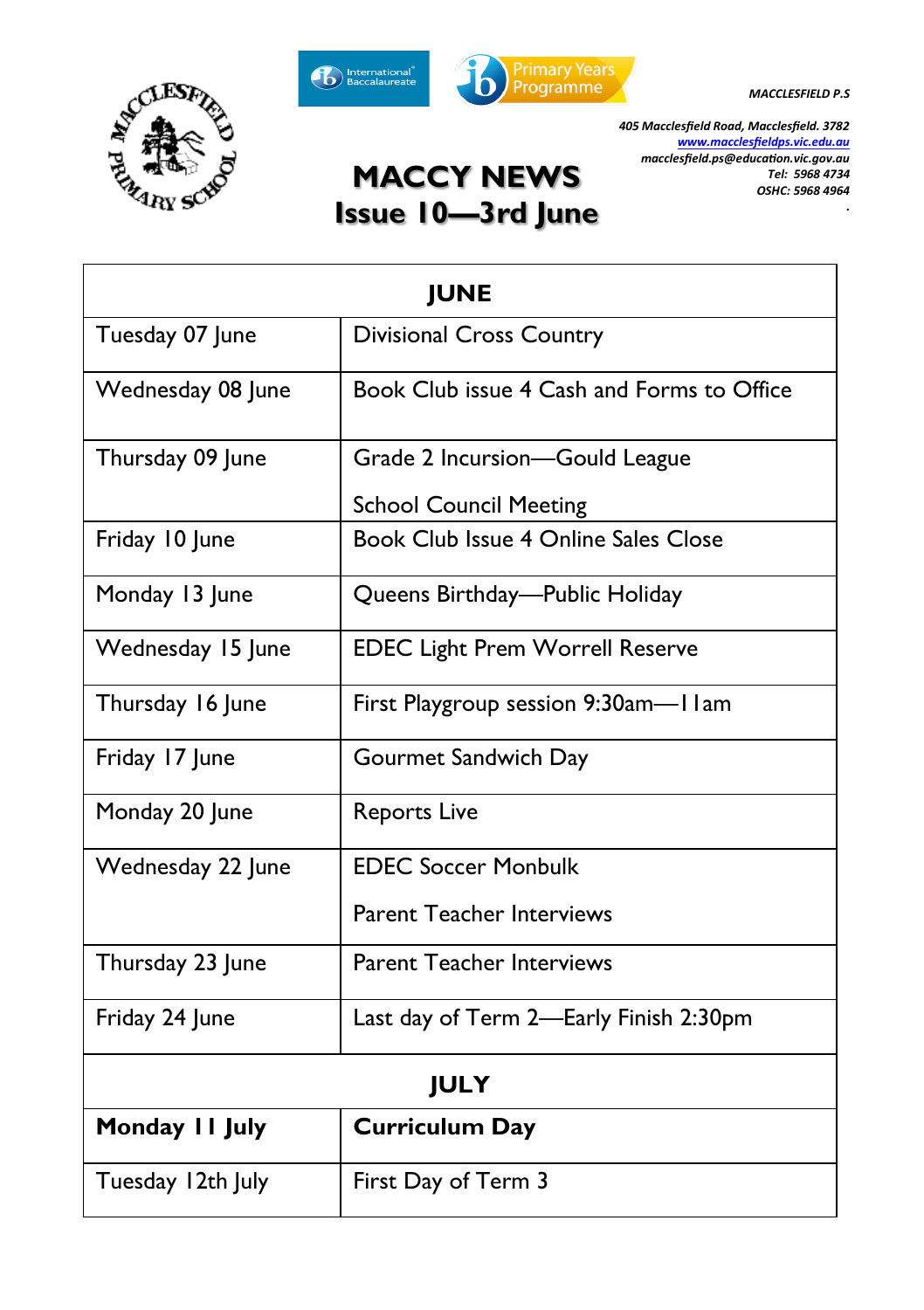# **PRINCIPAL REPORT**

Welcome to Winter! The days are shorter, the air is colder and the ground is much wetter! We are seeing children arrive in gumboots, which is great footwear for school at the moment. If gumboots are your preference, that is ok. Similarly, please bring along a raincoat, an umbrella and make sure children are dressed warmly for the cold days. When it rains, we do make sure all children come inside for a 'wet day timetable.' We have noticed some children arriving early, and this week, those early arrives were outside running around in the rain before teachers were on supervision. Please make sure your children arrive at school at 8.45am- if you need your children to be dropped off earlier, we have a fantastic OSHC service.

We are facing similar struggles to other schools (as reported in the media) around staff shortages and student absences. The impact of common colds, flu and COVID is unprecedented and many schools are scrambling to find relief teachers to cover staff absences. A huge thankyou to our families who are keeping unwell children home as this helps stop the spread of illness significantly.

With 3 more full weeks of school, I am anticipating I will be away on paternity leave for the final week of school. We are excited about the arrival of a new member of the family, and Margot is doing well and excited to meet the active little one who keeps her awake and makes it harder to get about! Thankyou to all our families for your support and kindness and I look forward to sharing exciting news with you over the next few weeks.

#### **Reports-**

The reports families receive this year will be slightly different from last year. For each subject, families will receive the usual blub about what has been taught in that subject, but rather than listing curriculum progression points, teachers will write a short summary of how your child went and what they next steps in learning are. We hope these changes mean the reports are more informative and provide greater clarity around what your child has been working on, and will work towards. Reports will be available in the final week of term, and will go live on Monday afternoon of the final week.

#### **Compass:**

We will schedule two 30 minute workshops for families to get better understanding of how to use the platform. We will run one workshop this term and one workshop at the beginning of Term 3. The first workshop will be Wednesday 15<sup>th</sup> June at 3.45pm in the BER.

#### **Donations of Lego/matchbox cars/farm animals:**

We are seeking donations of Lego, matchbox cars, dinosaurs, farm animals for imaginative play. If you have good quality toys like these that you no longer need, we will happily take them off your hands.

#### **Disco:**

Unfortunately we have postponed the disco due to low student numbers at school, the current cold/flu/COVID impact on families and staff, and the cold weather forecasts. The Disco will be run at a later date.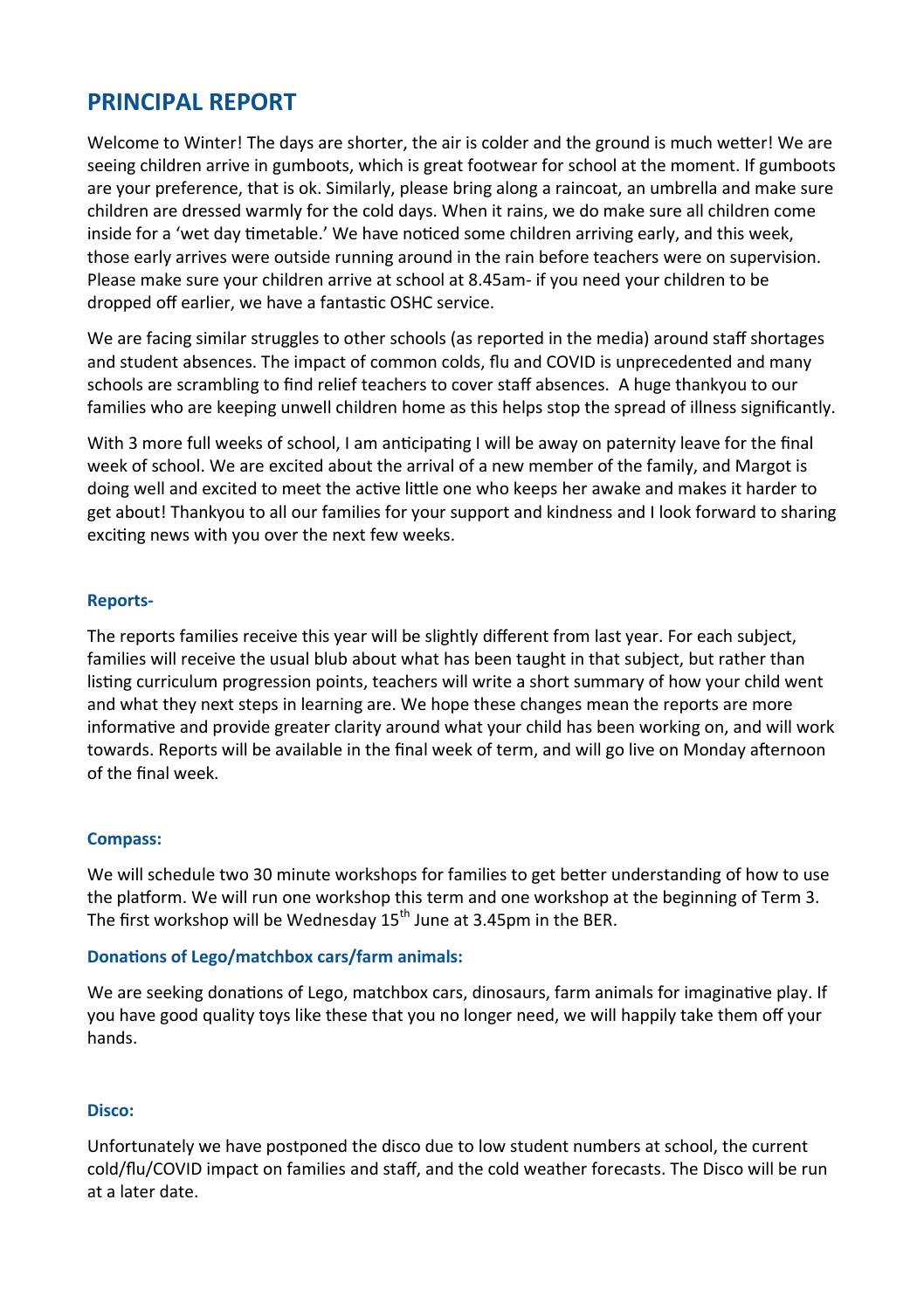#### **Shawn Lim:**

Next week is Shawn's final week. Shawn is nearing completion of his psychology degree and we have benefited enormously from his placement here at MPS. We will be working with a new final year student in Term 3 who will be able to offer counselling services for children who require support. More info to follow.

#### **Warm Clothing:**

Very soon families will be able to purchase Macclesfield Primary School beanies from Eduthreads. Once these are available, please purchase a beanie if you would like your child to wear a beanie at school. We do have a clear uniform policy and we expect students follow the policy.

#### **Division Cross Country-**

Good luck to Meg, Chase, Jayden, Bianca, Archie, Leo, Bodie and William who will be representing our school on Tuesday at the Divisional Cross Country event in Yarra Glen!

#### **Parent teacher interviews-**

More information about parent teacher interviews will be shared via Compass next week.

#### **Early finish on the final day of term:**

A reminder that we finish school in Week 9, on Friday the 24th June, and we finish at 2.30pm.

#### **Survey**

We would like to gain a snapshot of family interests/ passions/expertise in order to make stronger connections with families in our learning.

With our PYPx (exhibition) approaching in Term 3, this is an opportunity for us to find out what expertise and interests our families have so that we can better support our Year 6 students as they develop their knowledge and understanding, however we would love more family engagement across the year levels.

[https://docs.google.com/forms/d/](https://aus01.safelinks.protection.outlook.com/?url=https%3A%2F%2Fdocs.google.com%2Fforms%2Fd%2Fe%2F1FAIpQLSf_RmiHtPFGROMuaEgQP9R6lP8Ylt84ppj57KmOrkwbEG5U2Q%2Fviewform%3Fusp%3Dsf_link&data=05%7C01%7CKylie.Aspinall%40education.vic.gov.au%7C620c701a2bc84ca400b7) [e/1FAIpQLSf\\_RmiHtPFGROMuaEgQP9R6lP8Ylt84ppj57KmOrkwbEG5U2Q/viewform?usp=sf\\_link](https://aus01.safelinks.protection.outlook.com/?url=https%3A%2F%2Fdocs.google.com%2Fforms%2Fd%2Fe%2F1FAIpQLSf_RmiHtPFGROMuaEgQP9R6lP8Ylt84ppj57KmOrkwbEG5U2Q%2Fviewform%3Fusp%3Dsf_link&data=05%7C01%7CKylie.Aspinall%40education.vic.gov.au%7C620c701a2bc84ca400b7)

#### **Playgroup**

Our First playgroup session at Macclesfield Primary will begin on the 16th June, Meeting in our school library. The session will run from 9:30am—11am.

We are seeking a donation of a change table and Mat. If you are able to assist please contact the office

#### Andrew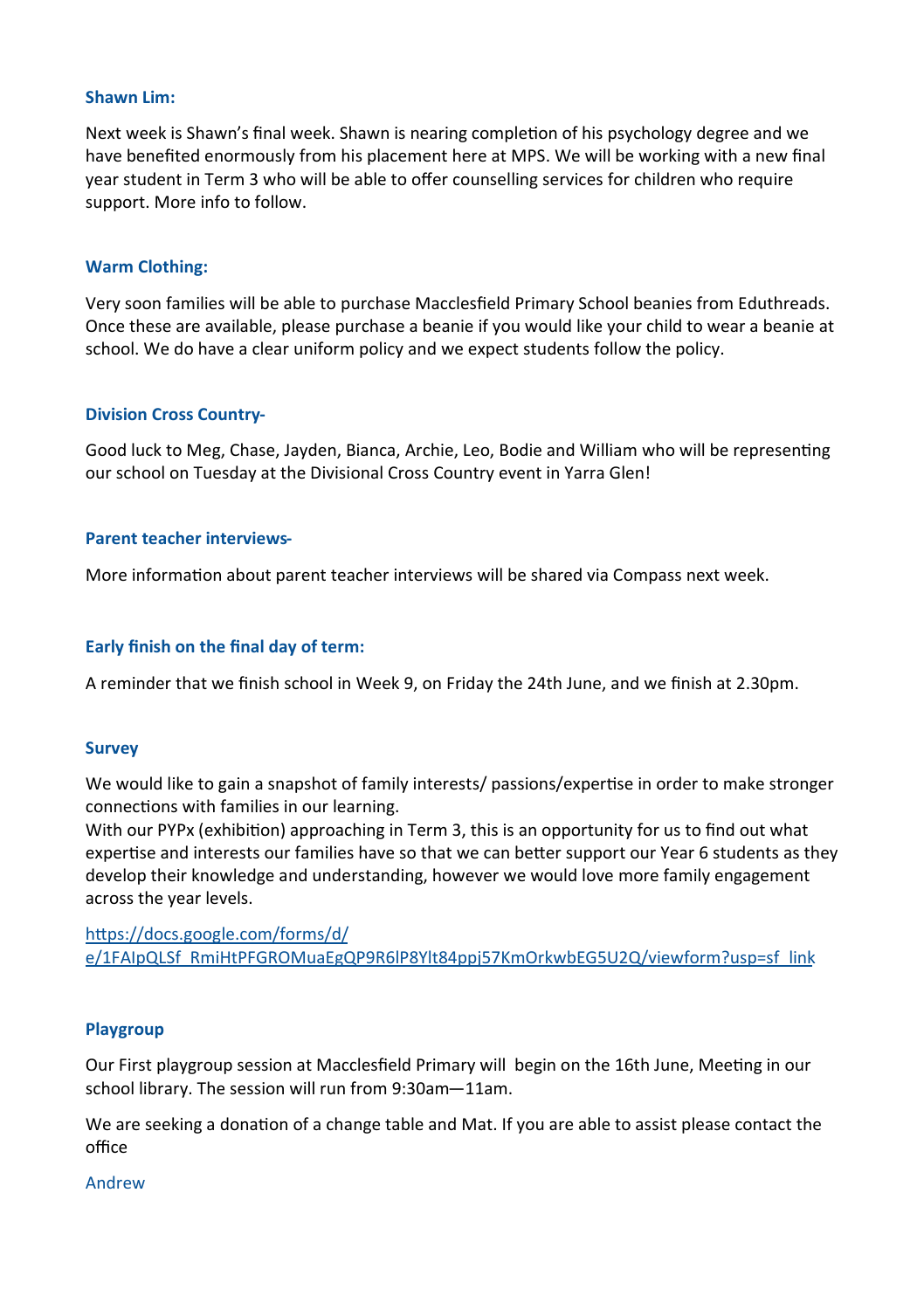



# **Reading Nights**

50 Nights

Kian T, Sadie C, Ashton P, Lula M, Remy M, Kayden S, Chase C

75 Nights:

Austin V, Emma C, Paisley R, Bethany A, Cruze B, Sadie G, Ethan P,

Matilda B, Mitchell

100 Nights:

Elanor T, Kira c, Ruby S, Jesse S, Josh H, Harrison J, Archer



Silver Certificate—Kira C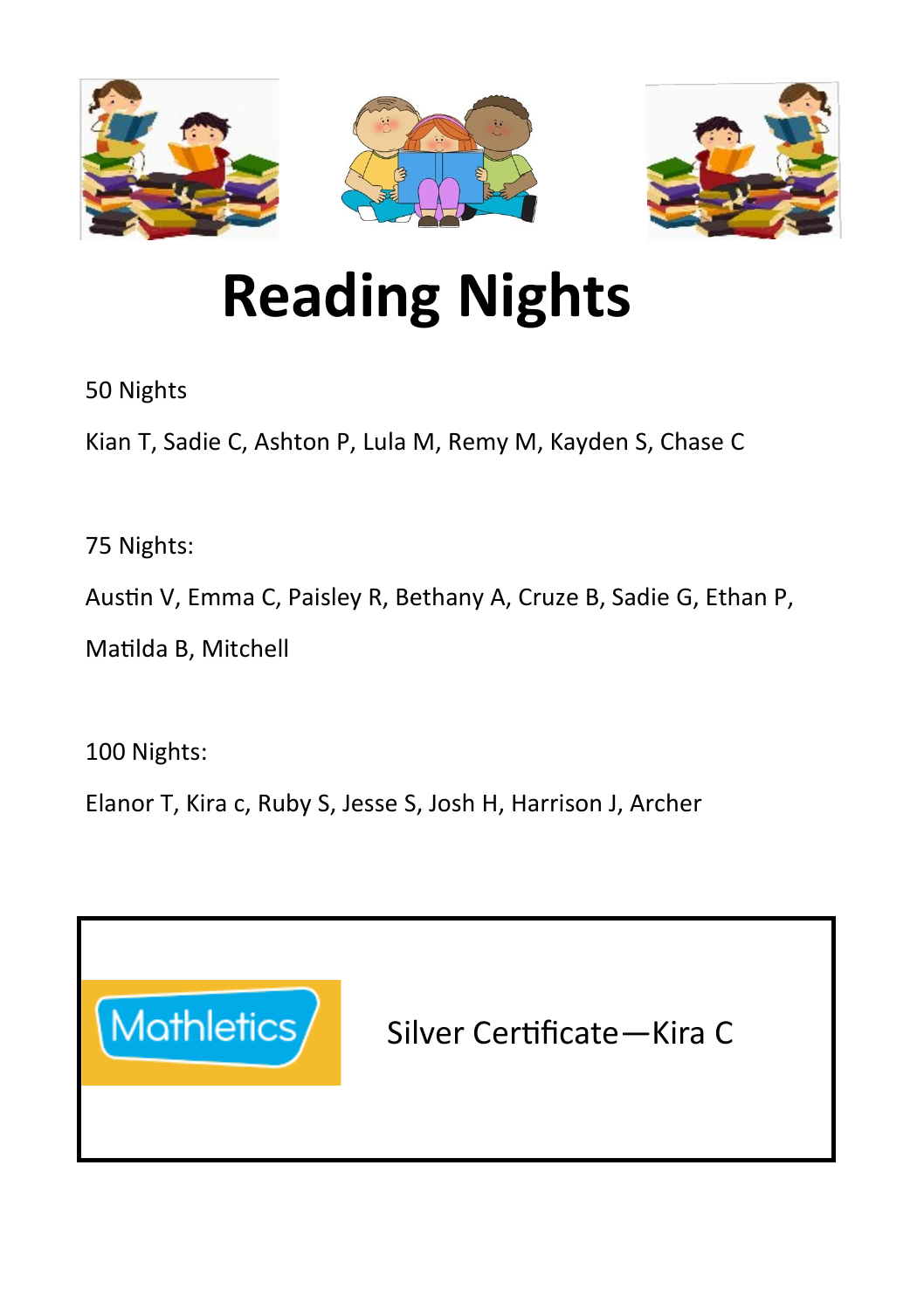# **School Wide Positive Behaviour Support**



Congratulations to the following students for consistently displaying our SWPBS Values in the classroom and out in the yard and completing their individual chart this fortnight.

| Ethan P |  |
|---------|--|
| Cash    |  |
| Sam     |  |
| Lucas   |  |
| Harvey  |  |
| Matilda |  |

Jasmine H  $E<sub>than</sub> G$ Eleanor Oliver Rubu Gabbu

Owen Harner Bethanu  $Cruze \tilde{B}$ Emma Willow

Sadie Sadie G Josephine Flunn Lachlan G Joeu Cooper G Mitchell  $GraceR$ Harrison  $I$ *esse*  $S$ Cruze

**Summer** Henru Jauden Alistar Sienna S Evie

Haileu River **Jasmine** Archie Jaxon.

#### A big congratulations to the following students for being selected as our **SWPBS Student Voice Team:**

| P/1L      | Prep/10 | Grade 2   | Grade 3    | Grade 4 | Grade 5   | Grade 6  |
|-----------|---------|-----------|------------|---------|-----------|----------|
| Ethan G   | Ethan P | Sienna G  | Jayden S   | River O | Damon N   | Jakson K |
| Bethany A | Kira C  | Alistar G | Isabelle C | Ouinn B | Charlie N | Tom F    |

By being an SWPBS class representative, these students will:

- join meetings to help make decisions around our Values, rewards, SWPBS activities
- collect ideas from their grade (for example, preferences for our whole school rewards)
- share new information with their grade
- help collect, sort & return tokens to teachers
- have the opportunity to present information at assembly

During our first meeting the Student Voice Team discussed their responsibilities as their class representative and signed an Essential Agreement to accept this new role. Following the meeting, students discussed options for whole school rewards with their grade. Each grade voted on their top three preferences and these suggestions were reported back and collated.

#### Our first three whole school rewards to work towards this year are:







When students complete their individual reward chart in their classrooms, in addition to receiving an individual reward and a certificate, they will also get a pompom which they can place in one of our Token Boxes (located in the Office foyer) to vote on their preferred reward.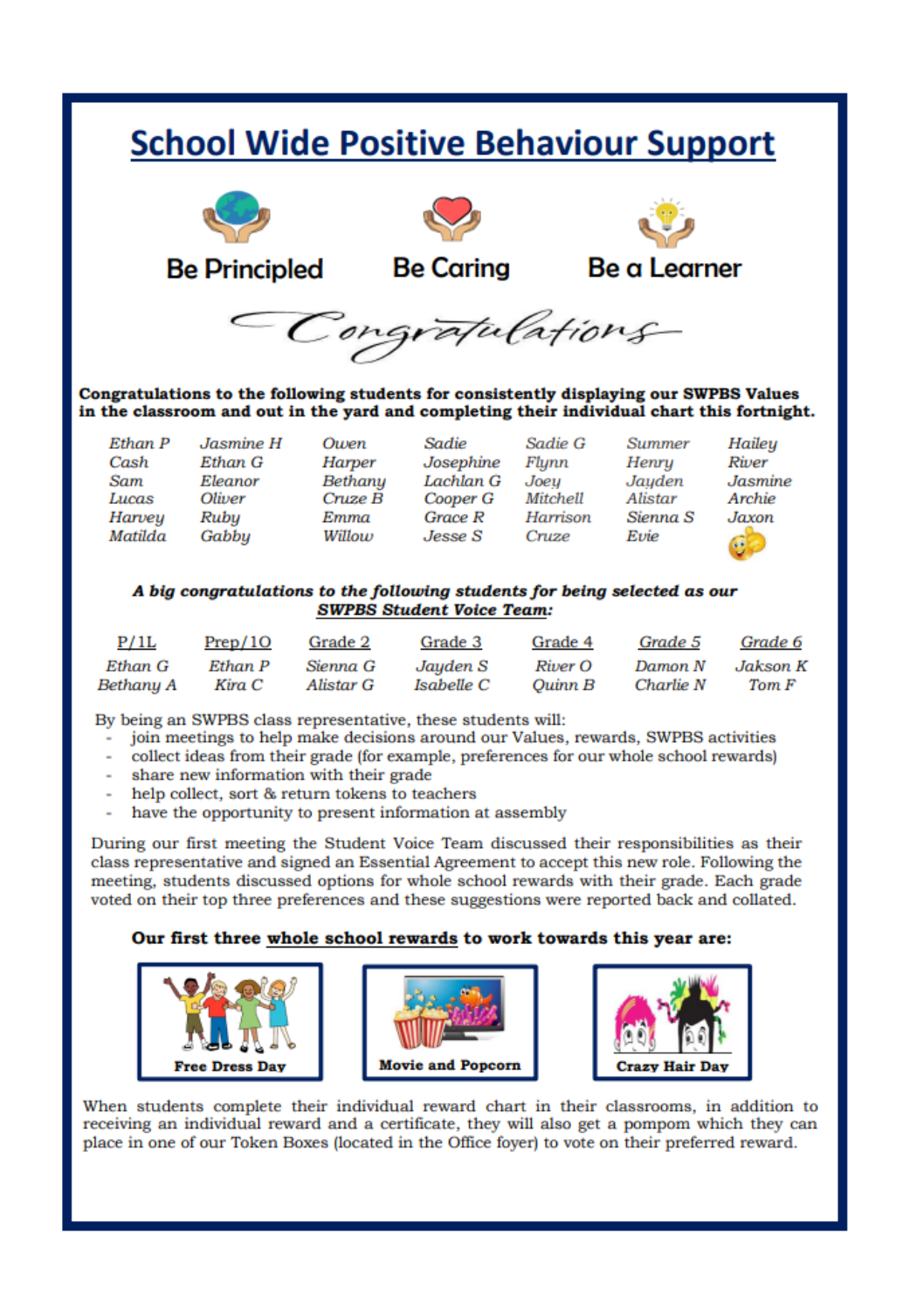## **LIBRARY NEWS**

With the help of Scholastic rewards from our Book Club Issues and our recent Book fair we have been able to purchase new and exciting books for our school Library.





**New free delivery date to school or kinder is now available!**

**Order by 8th July for pick up on week ending 15th July!**

How it works:

• Orders can be placed by families at any time before the above day. The free delivery option will be available for them to select at check-out.

• Each order will be pre-packed and labelled - this will include name and order reference to assist with distribution. Families will receive a notification when their order is completed and a reminder of the date for collection at school/kinder.

Includes FREE exchanges where the replacement will be sent in the next months delivery. Alternatively, the new items can be sent immediately to a nominated address using paid delivery at \$6.50.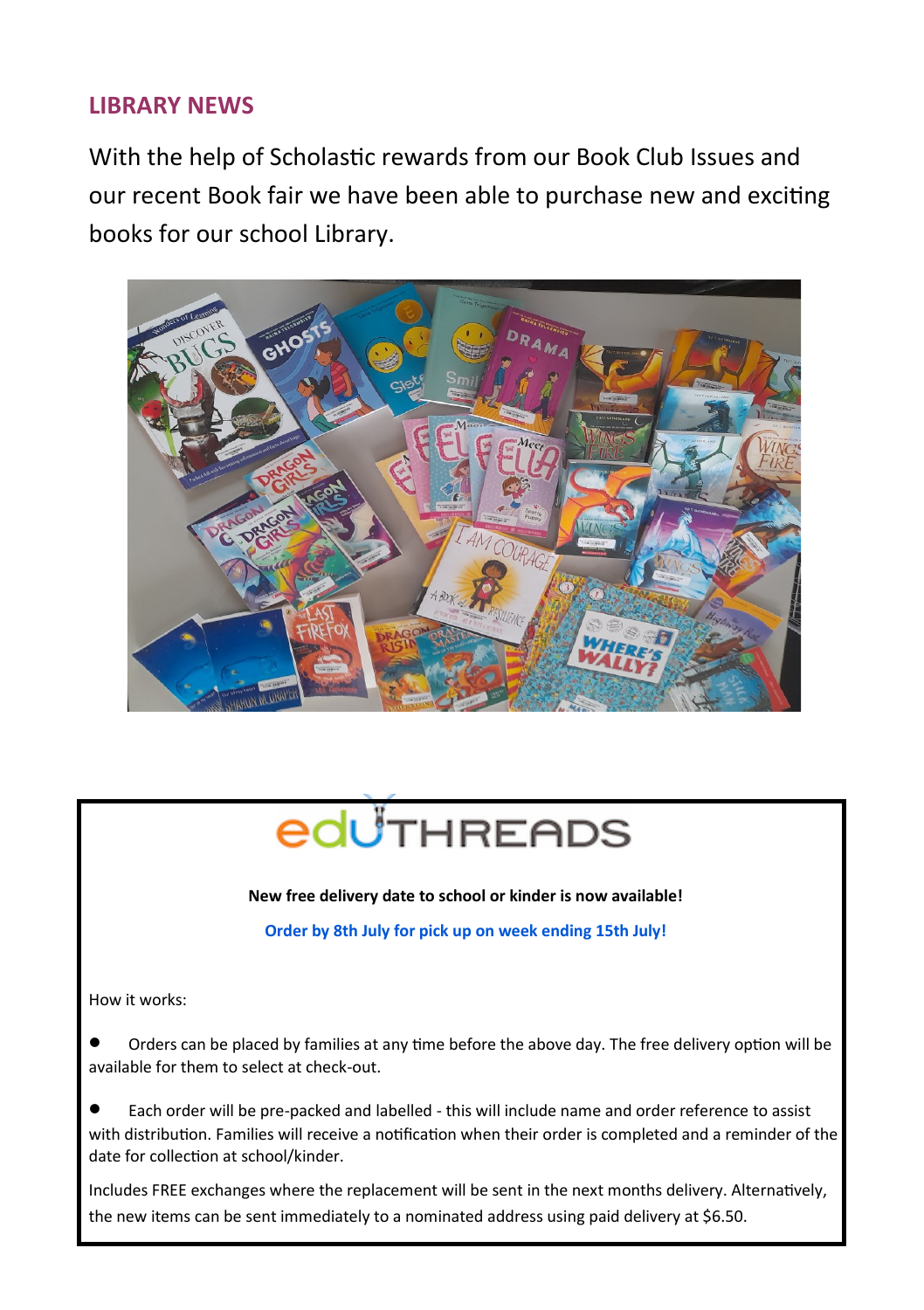# **OSHC News**

With this cold wet weather upon us we have been spending a lot of time in the gym. Grace B has been a wonderful helper initiating games for kids of different ages. One of the most popular things has been skipping. Sadie was having a go at skipping from one end of the gym to the other. A big thank-you to Jayden.D for helping Mrs Mac clean up the equipment room and Heidi for helping fix some of the equipment. Well Done.

#### **10 Benefits of helping others:**

- 1. Helping others feels good
- 2. It creates a sense of belonging
- 3. It gives you a sense of purpose
- 4. Giving helps keep things in perspective
- 5. It's contagious
- 6. Helping others can help you live longer
- 7. It will give you a sense of renewal
- 8. You'll boost your self-esteem
- 9. You'll create stronger friendships
- 10. You become a glass half-full type person



Some of our inside activities have been air dried clay, water colored paintings and lots of board games. With the colder weather upon us, please make sure your child has a warm hat and coat for outside play. In OSHC we are looking for a coffee table, if there are any parents that have one they could donate please call in.

#### **Bookings For After School Care**

Thursdays in after care are fully booked at the moment, you are welcome to go on our waiting list. Can all changes to your childs bookings for before and after school care be made via the OSHC mobile on 0407354970 or calling the office if its on the day.

#### **Account Payments**

In OSHC your account payments can be paid via direct deposit, the school office or we have an Eftpos machine in our building. If all accounts can be paid each week that would be great.

Thanks from the OSHC team

**If your child is sick and has an OSHC booking can you please ensure you also call the OSCH mobile to cancel their booking.**

OSHC Mobile: 0407354970 3.30pm- 8pm – 6am-9am School Office: 59684734 9am-4pm Email: [Selina.rose@education.vic.gov.au](mailto:Selina.rose@education.vic.gov.au)